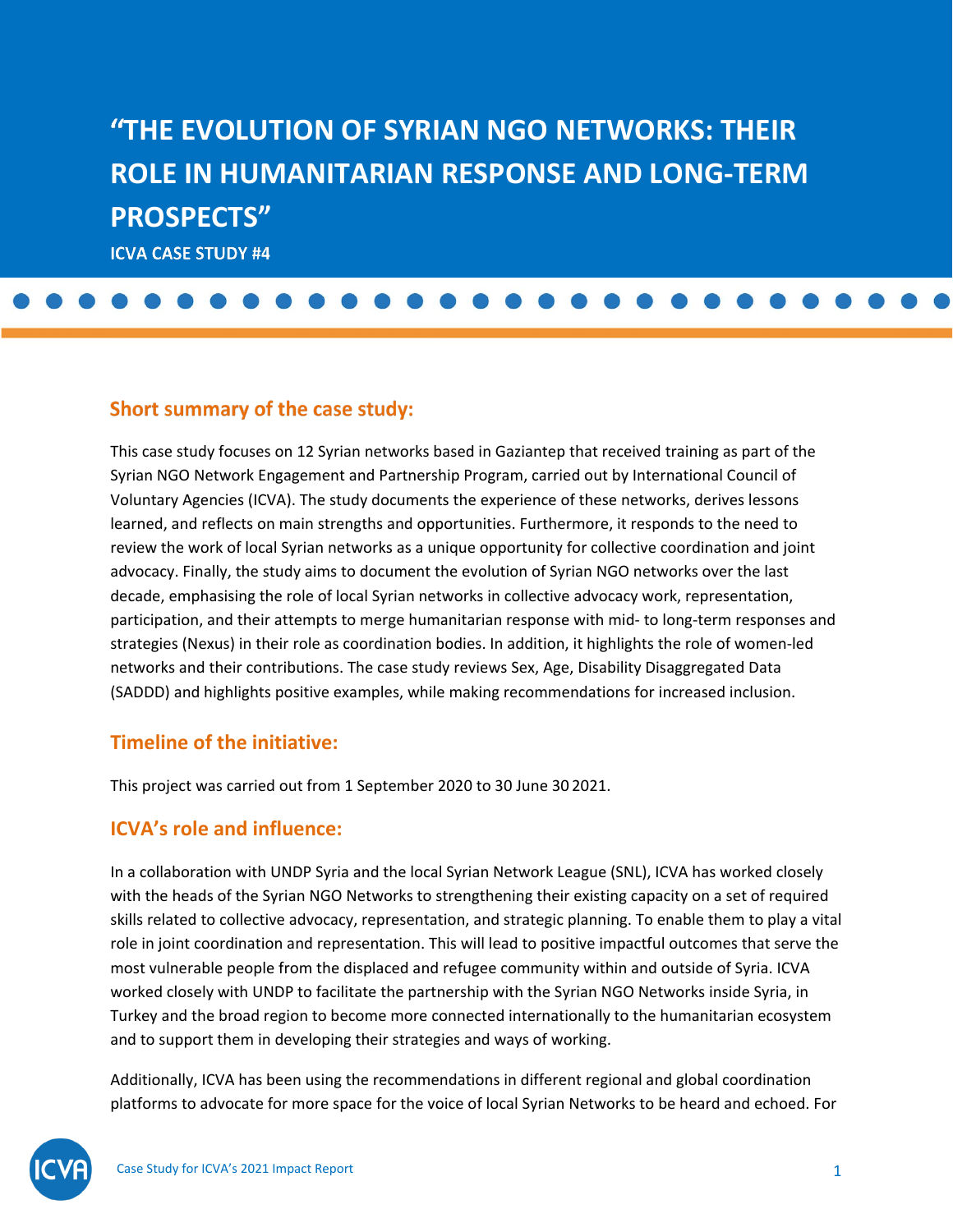example, with the support of ICVAs advocacy, two local Syrian Networks have been more active members in the Regional Syria INGO fora-SIRF aiming to better coordinate with counterpart INGOs on different humanitarian issues linked to humanitarian access, funding, and protection issues. Another example is the engagement of SNL in the Interagency Standing Committee Results Group 1 on Localization as a member, in which they share their contributions on how to advance the role of local actors in the humanitarian structural platforms at the global and regional levels.

ICVA has also kicked off the 3RP meetings talking about the evolution of the Syrian Networks and utilised the recommendations in our [case study](https://www.icvanetwork.org/resource/the-evolution-of-syrian-ngo-networks-their-role-in-humanitarian-response-and-long-term-prospects/) to influence the other actors to join hands with Syrian Networks and CSOs, increase trust, voice, and overall influence. These recommendations will continue to be used by ICVA to advocate for further coordination and collaboration with the Syrian civil society on different platforms.

# **How the process and outcome reflected ICVA's priorities, and related to the Theory of Change:**

The aim of this project supports the theory of change across all focus areas as information-sharing on all areas was eminent with the networks. This project specifically builds on the theory of change related to coordination where the long-term outcomes are:

- Coordination mechanisms are inclusive of NGOs, contextualised to provide effective assistance and protection to those affected by crisis.
- Collective NGO ability to engage and influence coordination mechanisms is strengthened.

Through this project, intensive training of good governance, strategic planning, and joint advocacy including a review of humanitarian architecture and an understanding of how to get involved were taught. As an outcome of this project, ICVA was able to support one of the networks involved in this training (SNL) to join the Interagency Standing Committee Results Group 1 on Localization as a member. Additionally, we have offered opportunities to engage with the RHC, OCHA colleagues, UNDP colleagues, etc. for greater inclusion opportunities and joint advocacy opportunities.

These are all activities that have made this project successful and linked to ICVA's theory of change specifically when it comes to localization, the inclusive Humanitarian coordination and enhancing leadership for local actors in humanitarian coordination platforms.

# **How the work has influenced the humanitarian sector:**

The objective of this work is to further strengthen the coordination of national/local network, to further empower them to join to lead the humanitarian response in their specific country. This case study further influences the wider humanitarian community by demonstrating the active presence, and determination of local/national networks and organizations.

Local Syrian networks have been able to participate and actively engage with other active NGOs and UN agencies in different important platforms such as IASC subgroup on Localization, meetings with Syria RC,

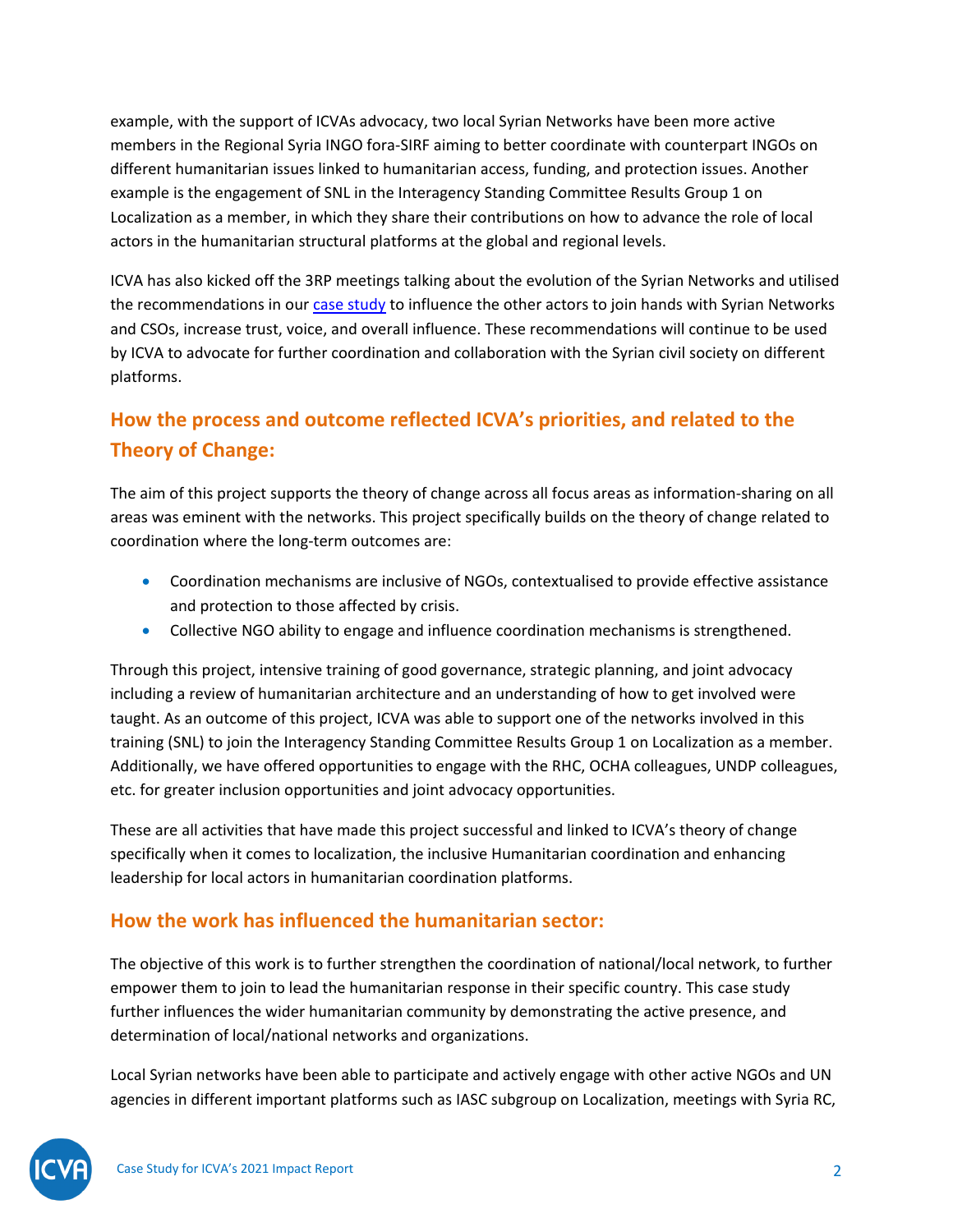and the Brussels conference at Syria. ICVA has been able to keep abreast of all key events and informing the Syrian networks on the importance of being active at all these important events. In addition, how it's important to build alliances and to coordinate with counterpart NGOs for impactful collective advocacy work.

### **What has been the positive impact so far?**

There have been many positive impacts based on this project, including providing opportunities for the networks to represent their national/local CSOs at various high-level discussions with the RHC, UN agencies, and on panel discussions around Localization/Nexus. The networks and their members were supported with access to information and knowledge on how to use this information. ICVA supported two of the local/national networks to be active participants/members with SIRF (Syrian INFO Forum). Lastly, cross-regional learnings across networks took place.

Moreover, networks have been active in coordinating and learning from each other. Before ICVA intervention, the local Syrian networks were not familiar with one another. ICVA's initiative encouraged networks to learn about one another and increase positive and effective communication, further advancing efforts on key issues at the core of the humanitarian sectors such as: Localization, Nexus, strategic planning, and collective advocacy.

This project offered linkages with different regional and global conferences and coordination platforms in which local CSOs can contribute their valuable inputs and expertise.

In December, local Syrian networks conducted different training sessions inside Syria for small-mid level Syrian CSOs to share the information, knowledge, and tools that ICVA team had shared with the local Syrian networks in Gaziantep, Turkey. These training sessions enriches the experience for those local CSOs and will contribute in achieving long and lasting positive impact on the capacities for those local actors.

# **What could be further improved?**

Syrian NGO networks should further engage in exchange and learning to increase their visibility, inclusivity and improve advocacy efforts. INGOs should take one step further to support local networks and donors should provide more direct funding.

# **The way forward – some recommendations:**

#### **Recommendations for Syrian NGO Networks:**

• Networks are encouraged to engage further in a process of exchange and learning among themselves and with other networks elsewhere (e.g., Palestinian networks) with more experience. This will enable more impactful learning and would allow networks to provide added value to their members.

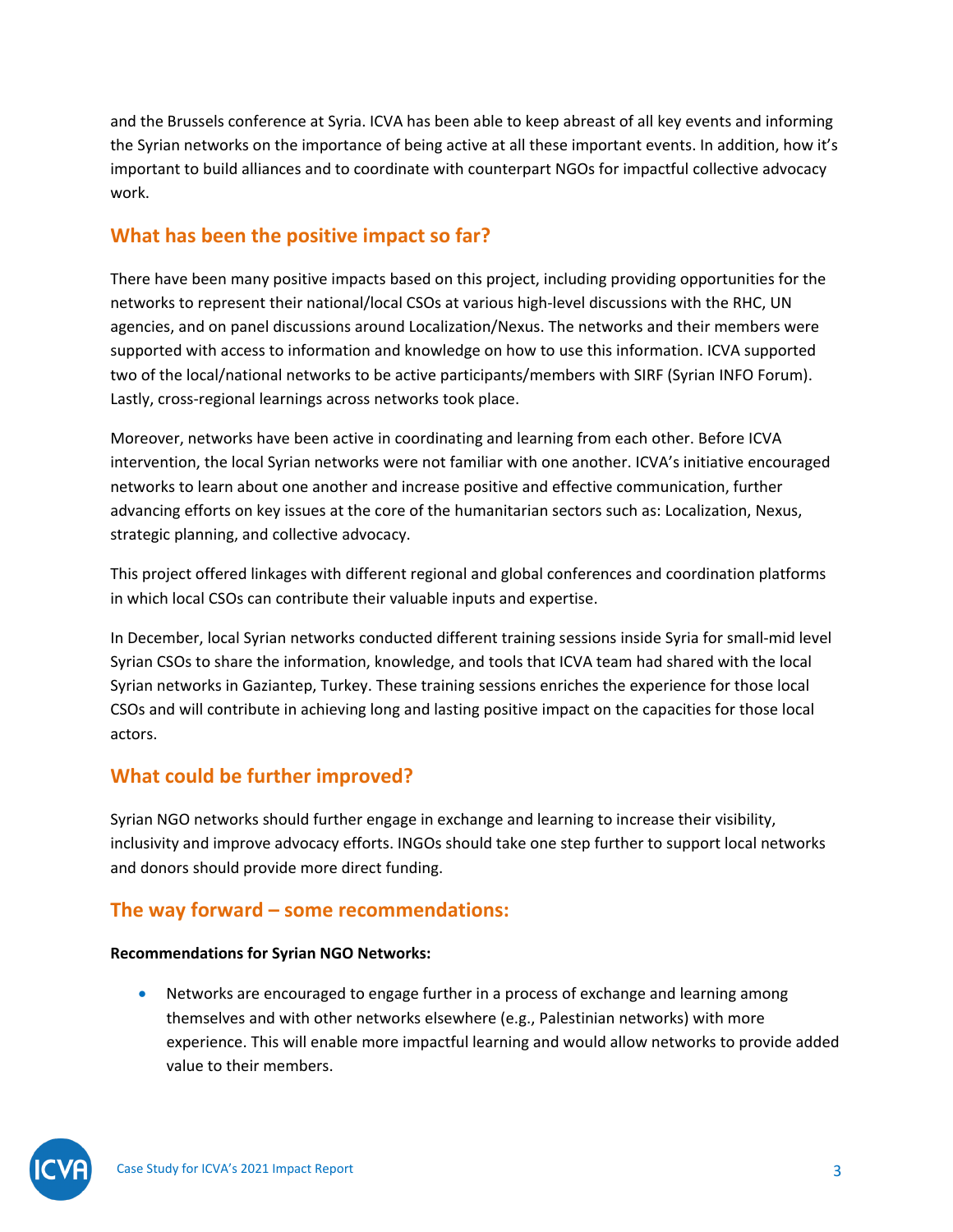- Networks can maintain the engagement of their members through their governance mechanisms. A steering committee or network board can make sure that objectives (set by members) are implemented, while maintaining member engagement.
- Networks should work on increasing their visibility. This involves building their own websites as a platform for describing their work and that of member organisations. This will also enable learning and exchange across different networks and act as a tool to enable networks to reflect on and clarify their specialisations, ensuring a linkage between humanitarian and development work. Local actors could work on articulating and sharing their strategies and implemented programs and demonstrate their investment for accountability.
- More efforts should be exerted to include women and youth in decision-making. While the participation of women has improved since the networks were founded, there is work to be done to create a free and safe environment for meaningful participation for women in decisionmaking positions and in the peace-building process. Local networks can further improve advocacy by developing and voicing clear policy and operational asks, getting more involved in global and regional opportunities including preparing statements, attendance at major global events, hosting press briefings, and providing press statements — all in a collective manner. Networks should coordinate with the entire membership when submitting a statement or proceeding with a campaign and other collective advocacy opportunities to ensure transparency.

#### **Recommendations for INGOs:**

- INGOs should support networks and not only organisations. In addition, they should work on improving alliances between organisations and networks by bringing together Syrian organisations from different locations and affiliations to overcome divisions. INGOs should ensure that networks are included in their advocacy efforts, campaigns, press releases, statements, etc.
- INGOs should ensure that networks participate in discussions and decision-making to avoid a top-down approach. This involves sharing agendas prior to meetings, organising orientation meetings, reducing the use of jargon and acronyms in meetings with networks, and asking for feedback ahead of meetings. It also involves overcoming language as a barrier by providing interpretation at events.
- INGOs are encouraged to provide specialised technical development and tailored quality training to networks as per needs assessment results. UNDP identified capacity gaps in terms of collective actions, joint programming, funding, and activity implementation. As there has been learning through experience since the beginning, there needs to be evolution in terms of training topics based on most recent needs.

#### **Recommendations for Donors:**